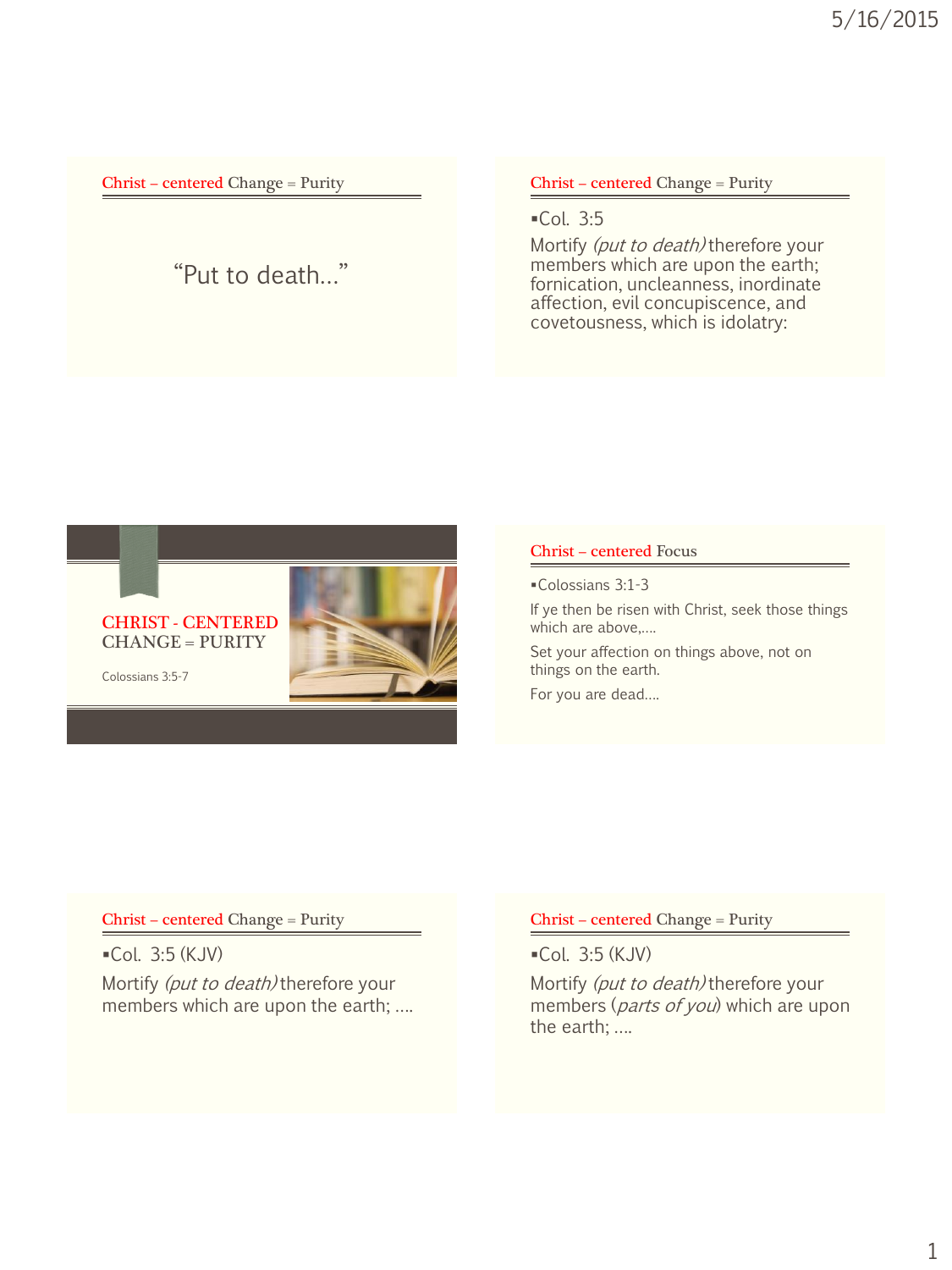Col. 3:5 (ESV) Put to death therefore what is earthly in you: …

### Christ – centered Change = Purity

 $-$ Col. 3:5 Fornication **Uncleanness** Inordinate affection Evil concupiscence, and Covetousness

Christ – centered Change = Purity

Colossians 3:5-7 Guard your heart against impurity Christ – centered Change = Purity

Col. 3:5

'Fornication' (KJV) From Gk root porneia = all kinds of sexual sin

Family Design: Adam & Eve, not Adam & Steve

Gen. 2:18-25

# An increasing number of …

- Divorce
- Youth sexual activities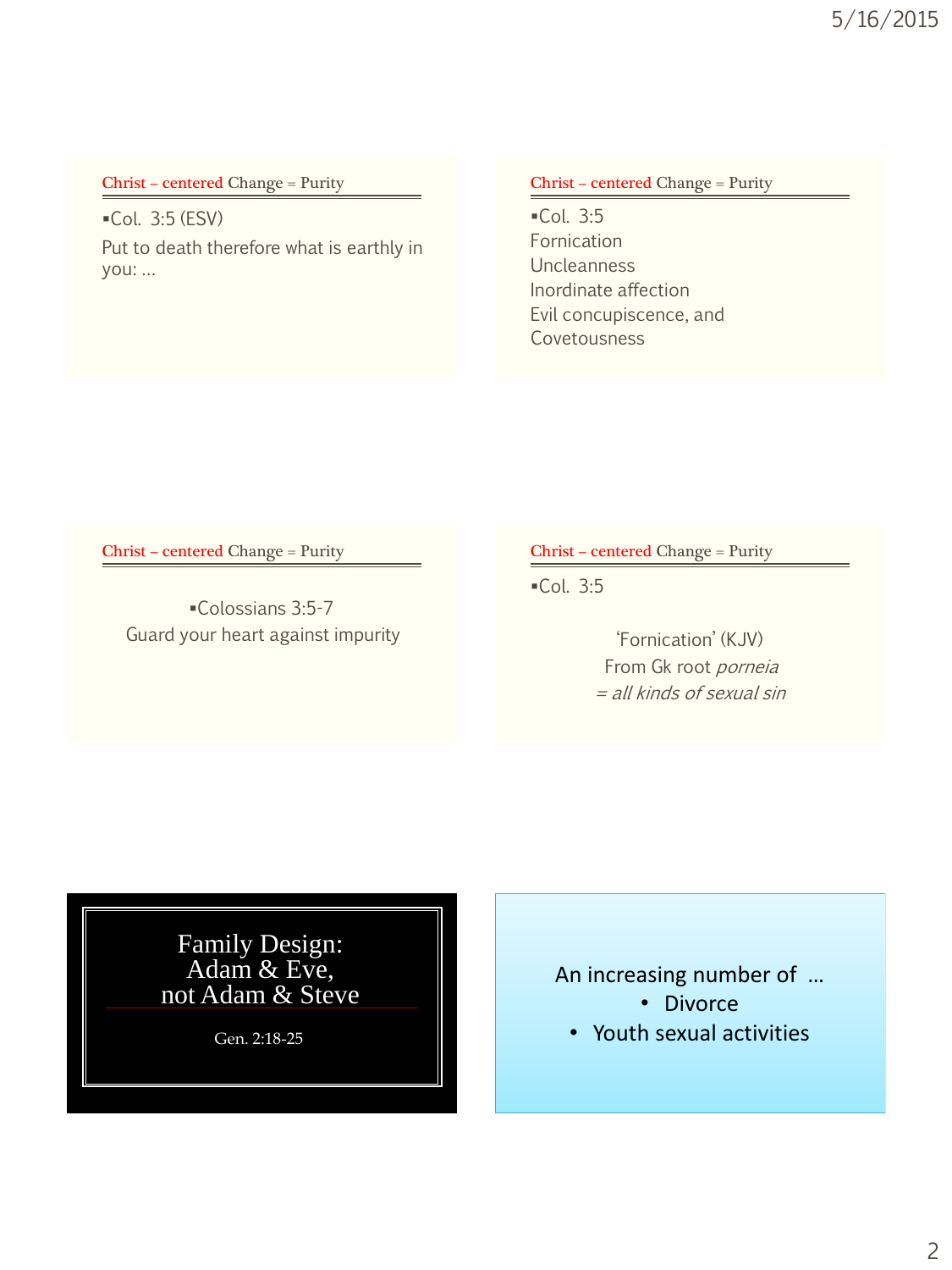#### **Fornication**

**Common sexual sin: "Sexual relations between single or unmarried people"** 

#### Christ – centered Change = Purity

Col. 3:5 **Fornication** Uncleanness = impurity in God's eyes. Inordinate affection Evil concupiscence Covetousness

#### Christ – centered Change = Purity

Matthew 5:28

But I say unto you, That whosoever looketh on a woman to lust after her hath committed adultery with her already in his heart.

Christ – centered Change = Purity

Myth No. 1 I'm OK - I won't be tempted.

Christ – centered Change = Purity

Myth No. 2 I'm OK – I won't get caught. Christ – centered Change = Purity

Myth No. 3 I'm OK - I can get out of this alone.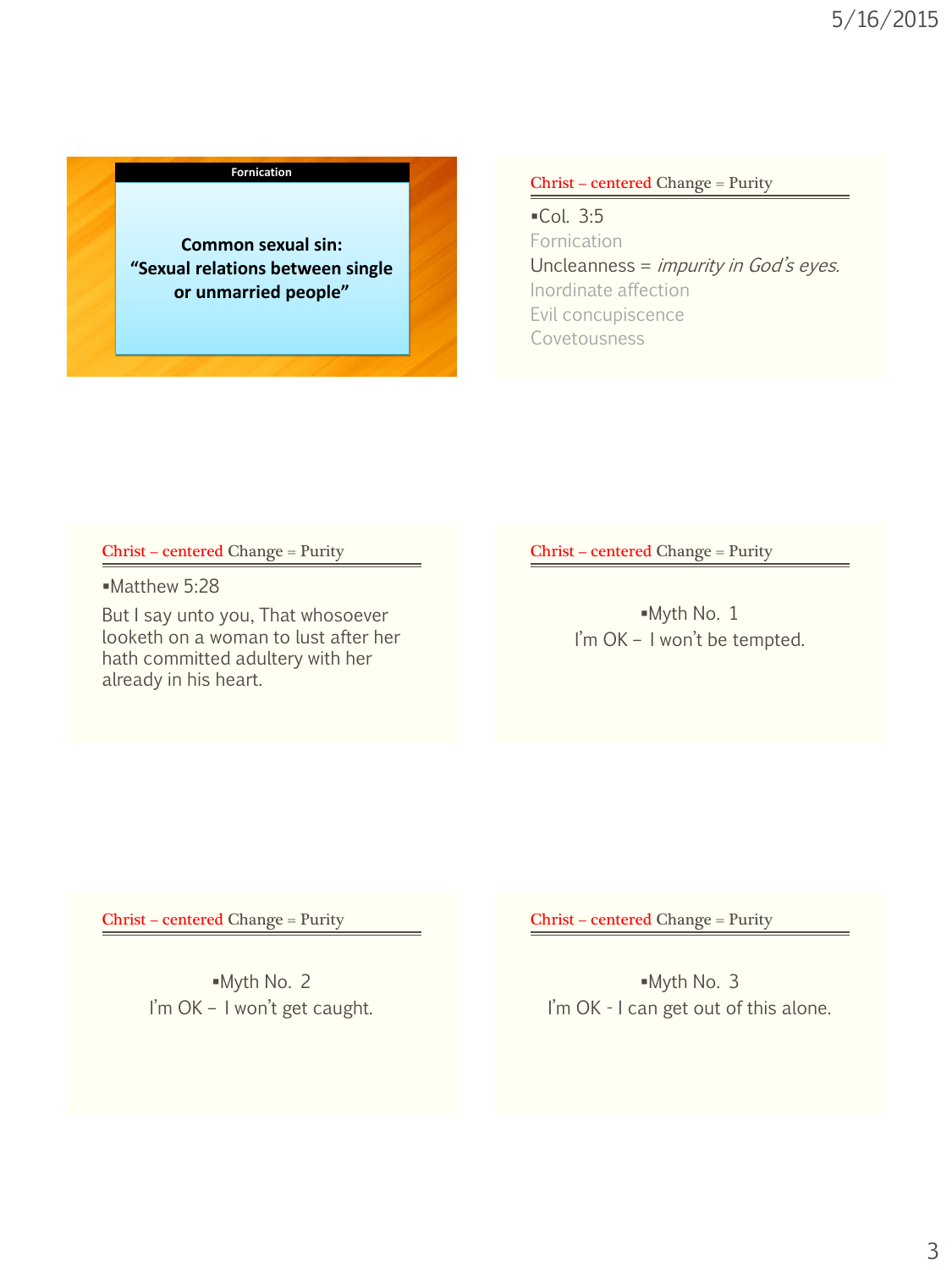Col. 3:5 Fornication Uncleanness Inordinate affection = "out of control" passions

Evil concupiscence Covetousness

Christ – centered Change = Purity

Eph. 4:224

…And that ye put on the new man, which after God is created in righteousness and true holiness.

#### Christ – centered Change = Purity

 $-$ Col. 3:5 Fornication Uncleanness Inordinate affection Evil concupiscence = evil cravings Covetousness

# **Be aware of the steps that may lead toward an affair**

**#1 Readiness #2 Alertness #3 Innocent Meeting #4 Intentional Meeting #5 Public Lingering #6 Private Lingering #7 Purposeful Isolation #8 Pleasurable Isolation #9 Affectionate Embrace #10 Passionate Embrace #11 Capitulation**

#### **Christ – centered Change = Purity**

 $-$ Col. 3:5 Fornication Uncleanness Inordinate affection Evil concupiscence Covetousness = wanting what's not yours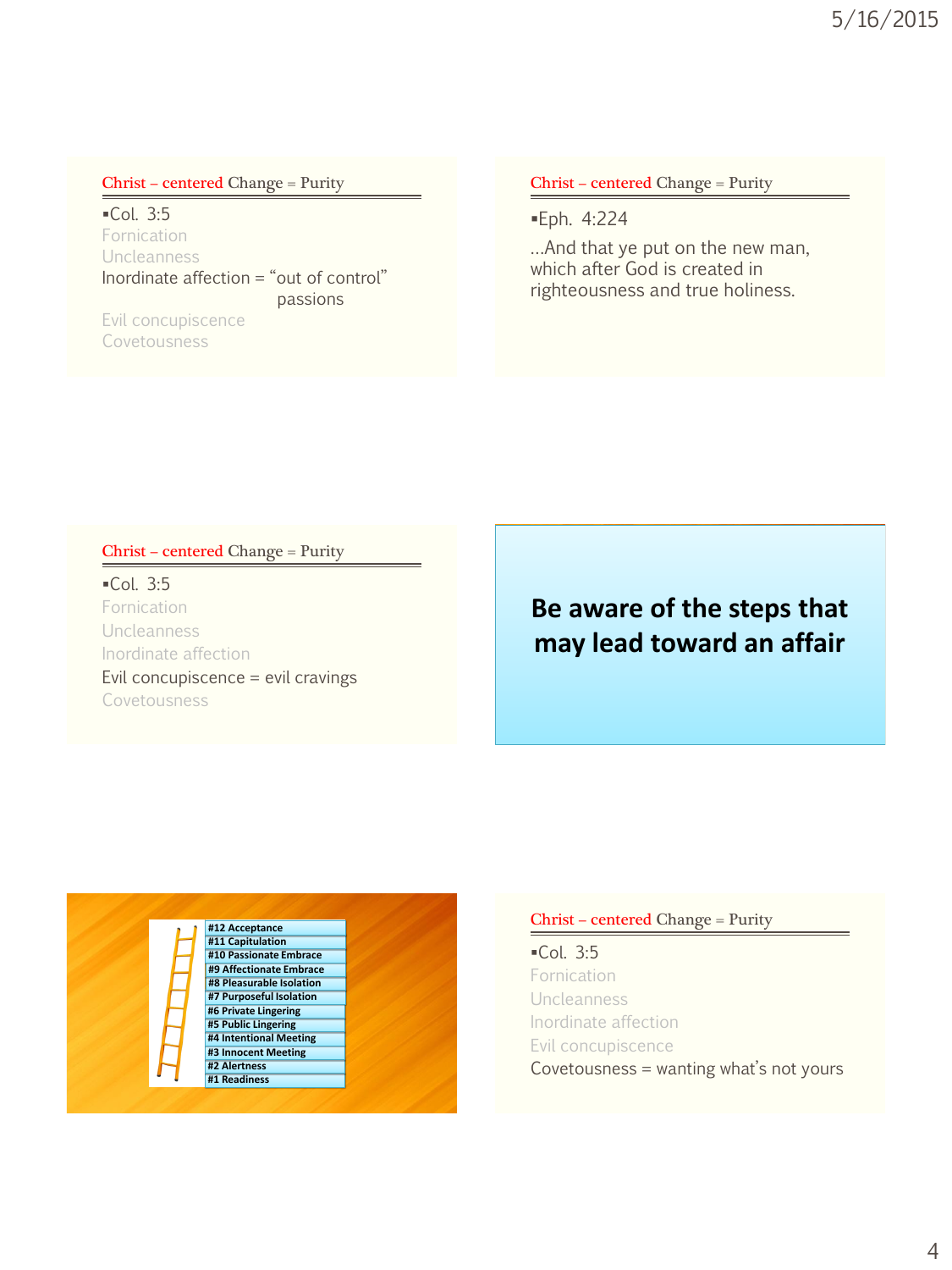$10<sup>th</sup>$  command – Exodus 20:17

"…Thou shalt not covet thy neighbor's wife…."

#### Christ – centered Change = Purity

 $10<sup>th</sup>$  command – Exodus 20:17

Thou shalt not covet thy neighbour's house, thou shalt not covet thy neighbour's wife, nor his manservant, nor his maidservant, nor his ox, nor his ass, nor any thing that is thy neighbour's.

Christ – centered Change = Purity

 $\subset$  Col. 3:5

…which is idolatry.

Christ – centered Change = Purity

Colossians 3:5-7 Guard your heart against impurity

Christ – centered Change = Purity

 Guard your heart against impurity! God's wrath is real (6) God's people are different (7)

Christ – centered Change = Purity

God's wrath is real Col 3:6

For which things' sake the wrath of God cometh on the children of disobedience: